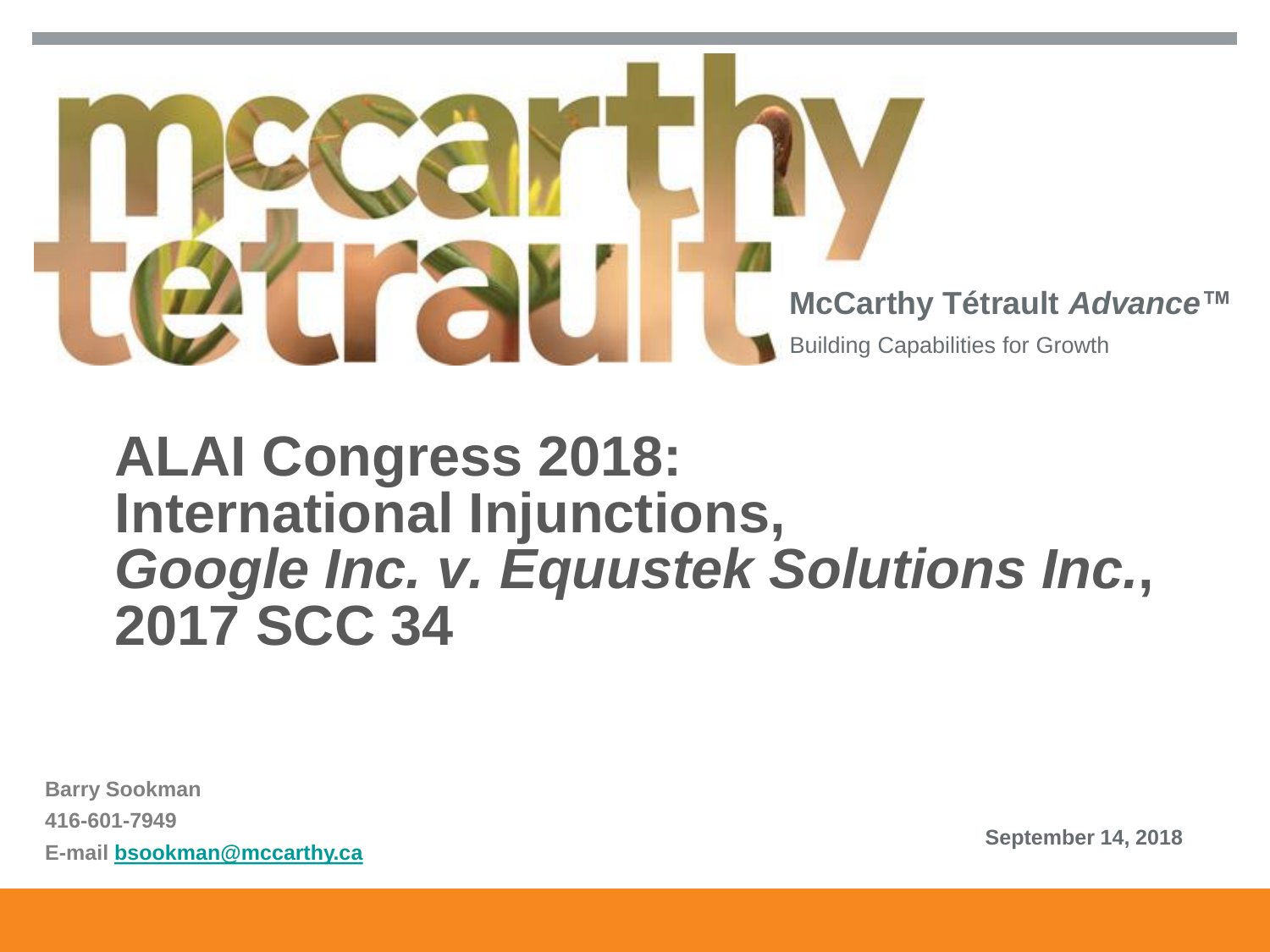#### **PRODUCTS**

| Ethernet Gateways to DH+/DH485                             | ٠ |
|------------------------------------------------------------|---|
| DL3500 (DF1, MODBUS, ASCII) to DH+/DH485 >                 |   |
| Interface Cards (DF1.DH+.DH485.RIO)                        | ١ |
| <b>Serial To Serial Converters</b><br>(DF1, MODBUS, ASCII) | ٠ |
| <b>Modbus Gateways</b>                                     | ٠ |
| DI 2000                                                    | ٠ |
| DL3000-Serial Interface to AB DH+                          |   |



### **Welcome to Equustek Solutions**



Since 1988 Equustek has been specializing in the manufacture and design of gateways, bridges, and custom protocol conversion communication products that will allow you complete system integration. They allow industrial automation equipment the ability to exchange data over popular industrial networks.

Our expertise is interfacing PC's, SCADA Systems, A-B PLC's, SLC's, computers, modems, variable speed drives and OEM equipment to Modicon's Modbus, Allen Bradley Data

Highway Plus (DH+), DH485, and Remote I/O. We also develop adapters that interface Industrial Ethernet (Ethernet I/P, TCP/IP, Modbus TCPIP), Profibus, and DeviceNet protocols.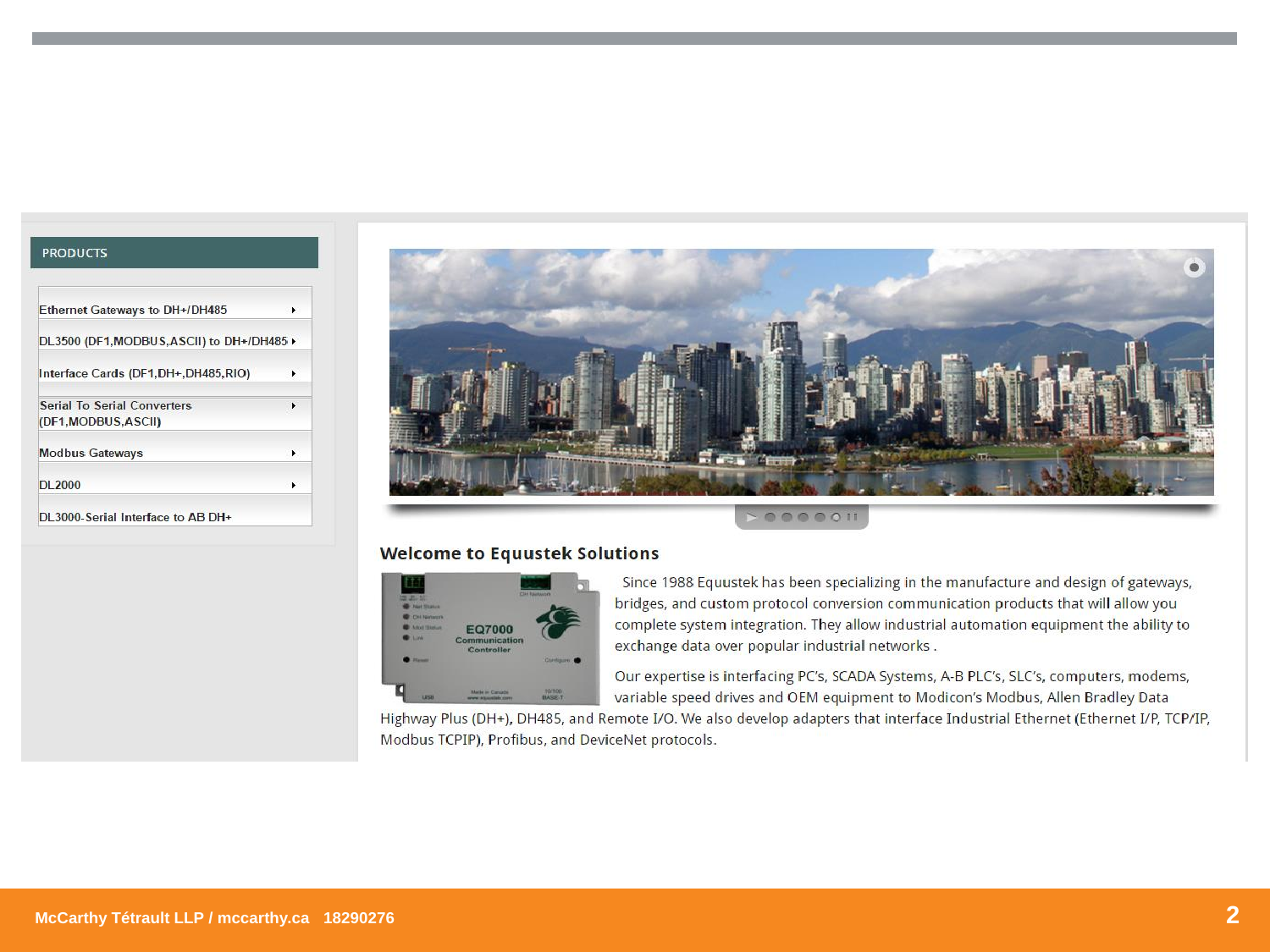- ¬ Causes of action against Datalink defendants:
	- $\neg$  Trade secret misappropriation and conspiracy to steal trade secrets
	- ¬ Breach of restrictions in distributor agreement
	- ¬ Violation of common law trademark rights (passing off)
	- $\neg$  Copyright infringement in manuals
- $\neg$  Equustek obtained injunctions against Defendants.
	- ¬ Mareva and Confidentiality Injunctions
	- ¬ Disobeyed ➔ contempt order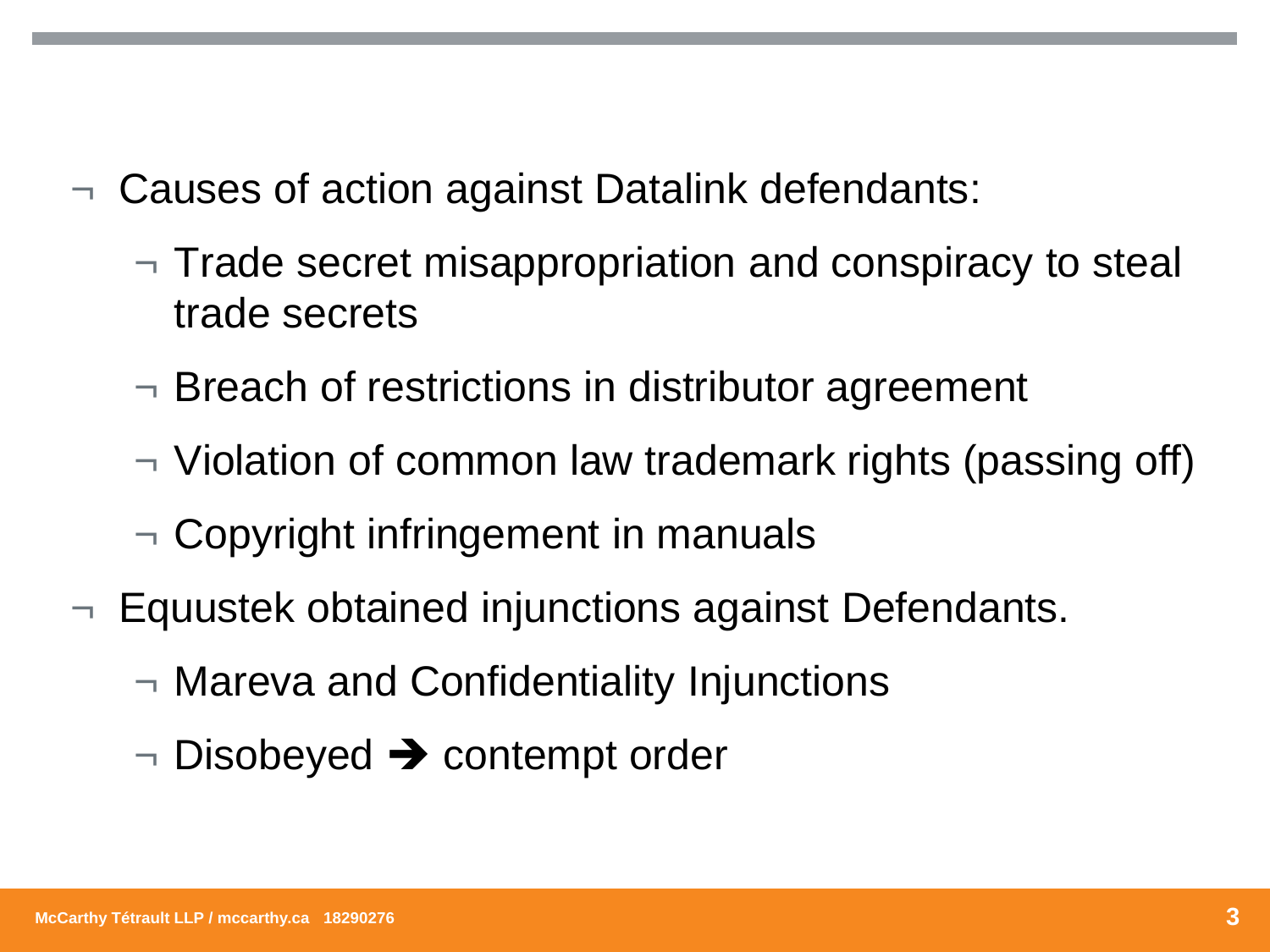- ¬ Equustek requests Google's assistance. Google agrees to de-index if Equustek obtains a website injunction.
- ¬ Equustek obtains a worldwide interlocutory injunction prohibiting defendants from operating or carrying on business through any website and to take down specific websites. (Google appears with Equustek to get the order)
- ¬ Google voluntarily agrees to de-index specific URLs (web pages) on web sites on google.ca, not entire sites.
- $\neg$  URL de-indexing not effective wac-a-mole.
- ¬ Equustek applies to British Columbia courts for worldwide deindexing order against Google. Successful before lower courts.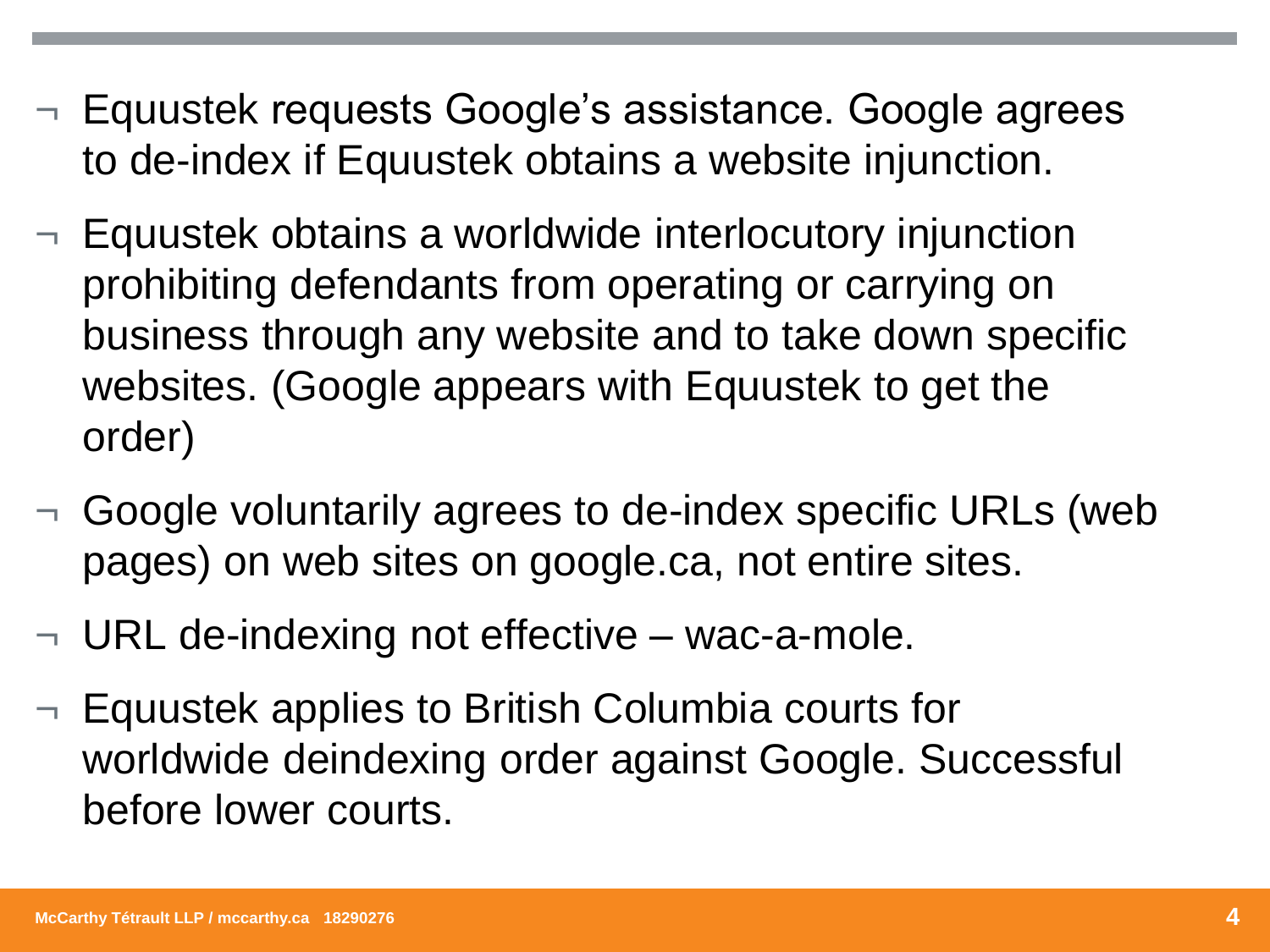## **The court can grant injunctions against an "innocent" search engine**

- ¬ 1. "injunctions may be issued 'in all cases in which it appears to the court to be just or convenient that the order should be made . . . on terms and conditions the court thinks just'".
- $\overline{\phantom{a}}$  2. "if a non-party violates a court order, it can be enjoined if its conduct would obstruct the course of justice".
- ¬ 3. Equitable protective jurisdiction "Much like a Norwich order or a Mareva injunction against a non-party, the interlocutory injunction in this case flows from the necessity of Google's assistance in order to prevent the facilitation of Datalink's ability to defy court orders and do irreparable harm to Equustek. Without the injunctive relief, it was clear that Google would continue to facilitate that ongoing harm."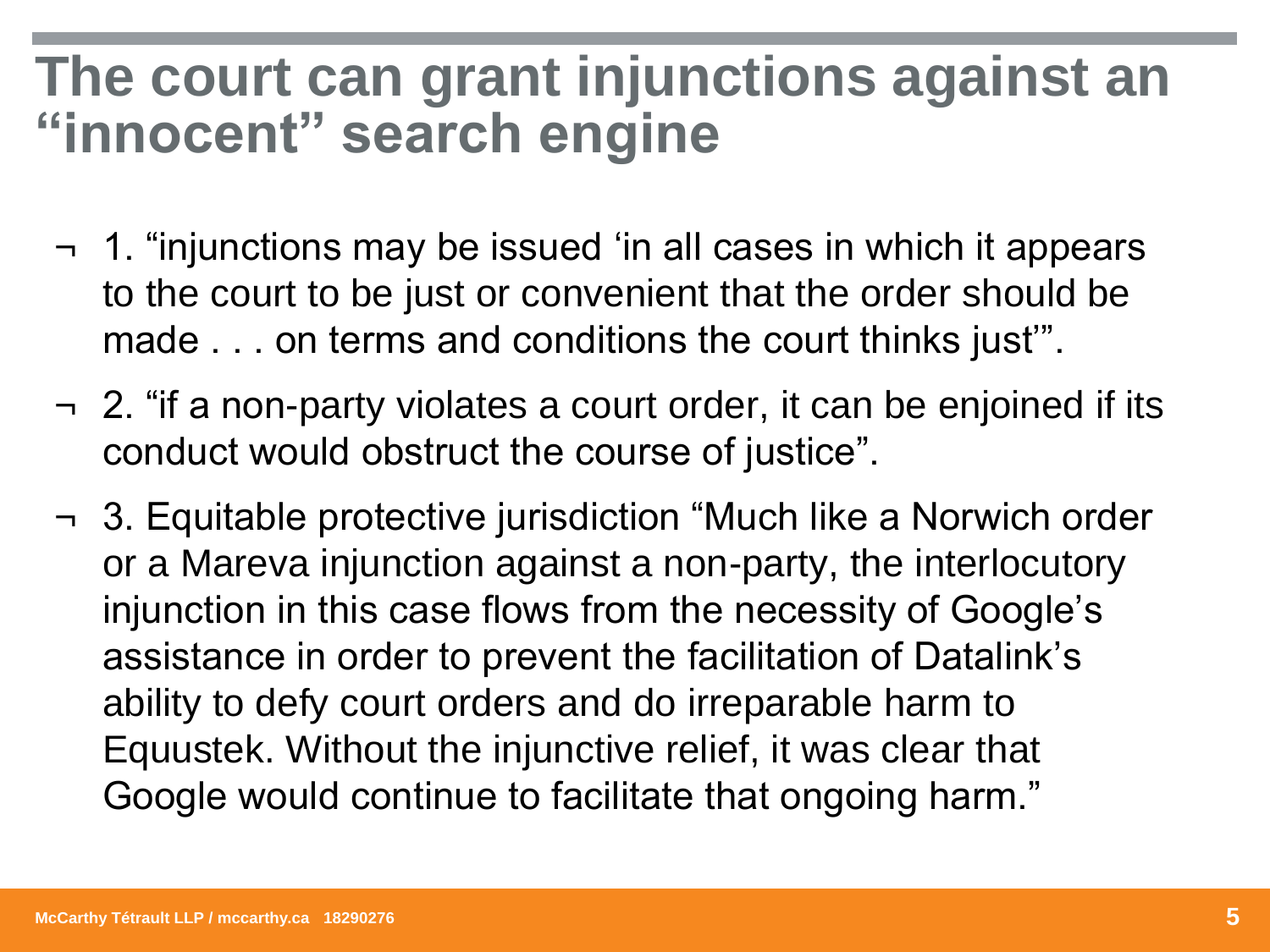## **The court can grant injunctions with extraterritorial effects.**

- ¬ when "a court has *in personam* jurisdiction, and where it is necessary to ensure the injunction's effectiveness, it can grant an injunction enjoining that person's conduct anywhere in the world".
- ¬ Court refers approvingly to EU decisions referred to by BCCA intervenors PFIAF and IFPI:
	- ¬ APC v. Auchan Telecom, 11/60013, Judgment (28 November 2013) (Tribunal de Grande Instance de Paris)
	- ¬ McKeogh v. Doe (Irish High Court, case no. 20121254P)
	- ¬ Mosley v. Google, 11/07970, Judgment (6 November 2013) (Tribunal de Grande Instance de Paris)
	- ¬ Mosley v. Google (see "Case Law, Hamburg District Court: Max Mosley v. Google Inc
	- ¬ Google Spain SL, Google Inc. v. Agencia Española de Protección de Datos, Mario Costeja González, C-131/12 [2014], CURIA.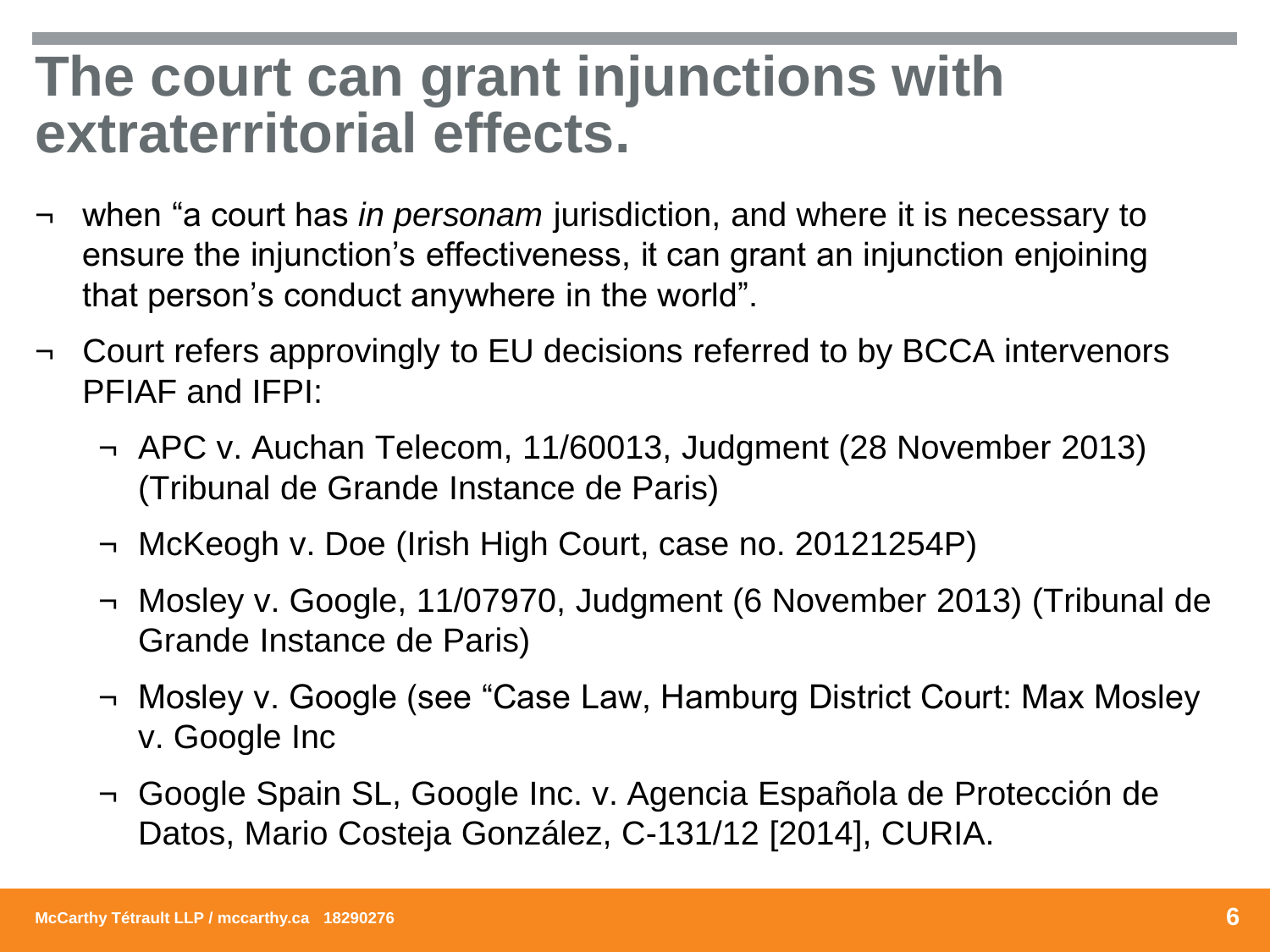## **A worldwide injunction was necessary**

"The problem in this case is occurring online and globally. The Internet has no borders — its natural habitat is global. The only way to ensure that the interlocutory injunction attained its objective was to have it apply where Google operates — globally… If the injunction were restricted to Canada alone or to google.ca, as Google suggests it should have been, the remedy would be deprived of its intended ability to prevent irreparable harm. Purchasers outside Canada could easily continue purchasing from Datalink's websites, and Canadian purchasers could easily find Datalink's websites even if those websites were de-indexed on google.ca. Google would still be facilitating Datalink's breach of the court's order which had prohibited it from carrying on business on the Internet. There is no equity in ordering an interlocutory injunction which has no realistic prospect of preventing irreparable harm."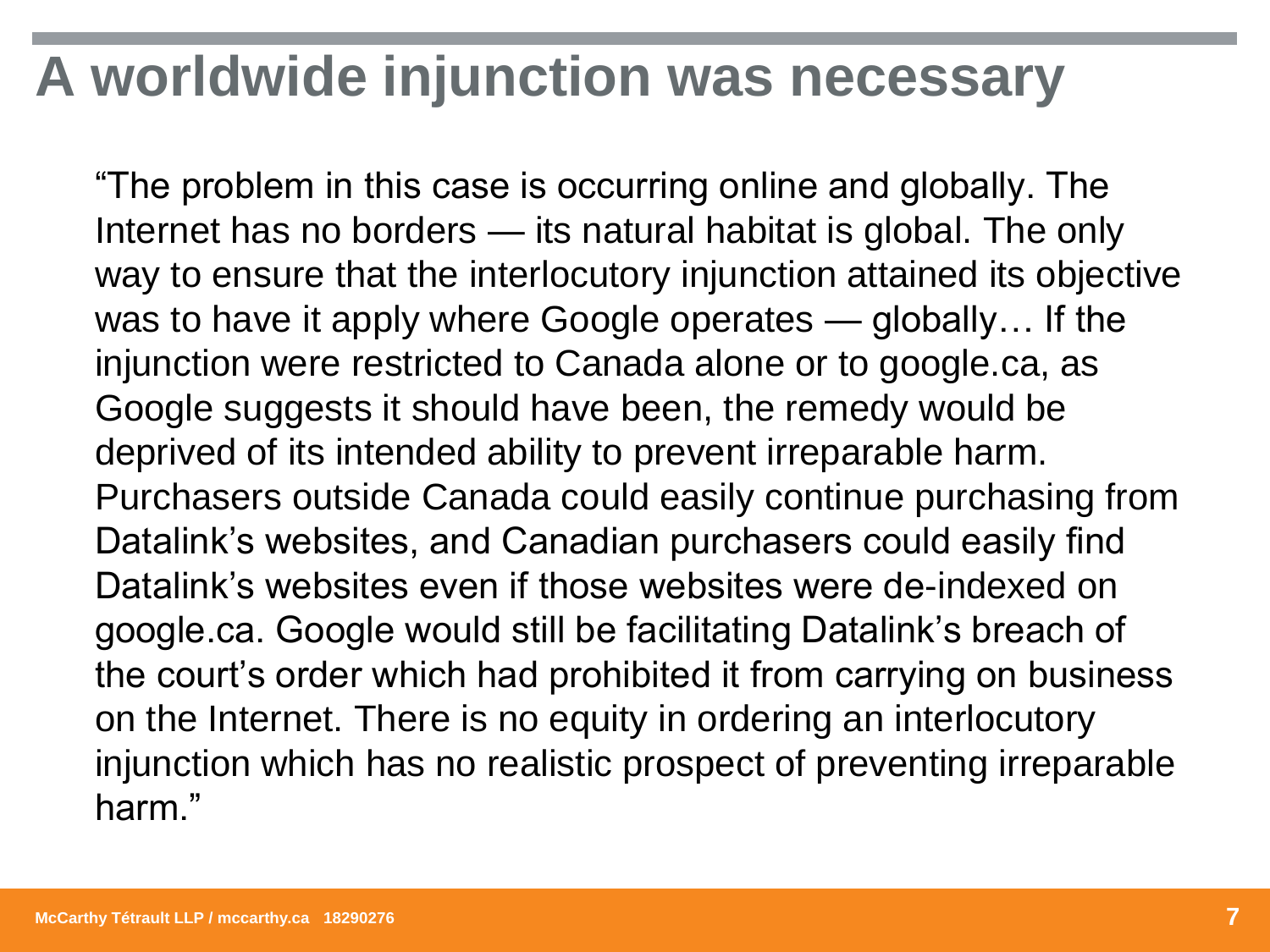## **The worldwide order did not violate principles of international comity**

- ¬ Google argued that a global injunction violated the principle of international comity because it was an order that could not have been obtained in a foreign jurisdiction, or that to comply with it would result in Google violating the laws of that jurisdiction.
- ¬ "As Fenlon J. noted, 'Google acknowledges that most countries will likely recognize intellectual property rights and view the selling of pirated products as a legal wrong'."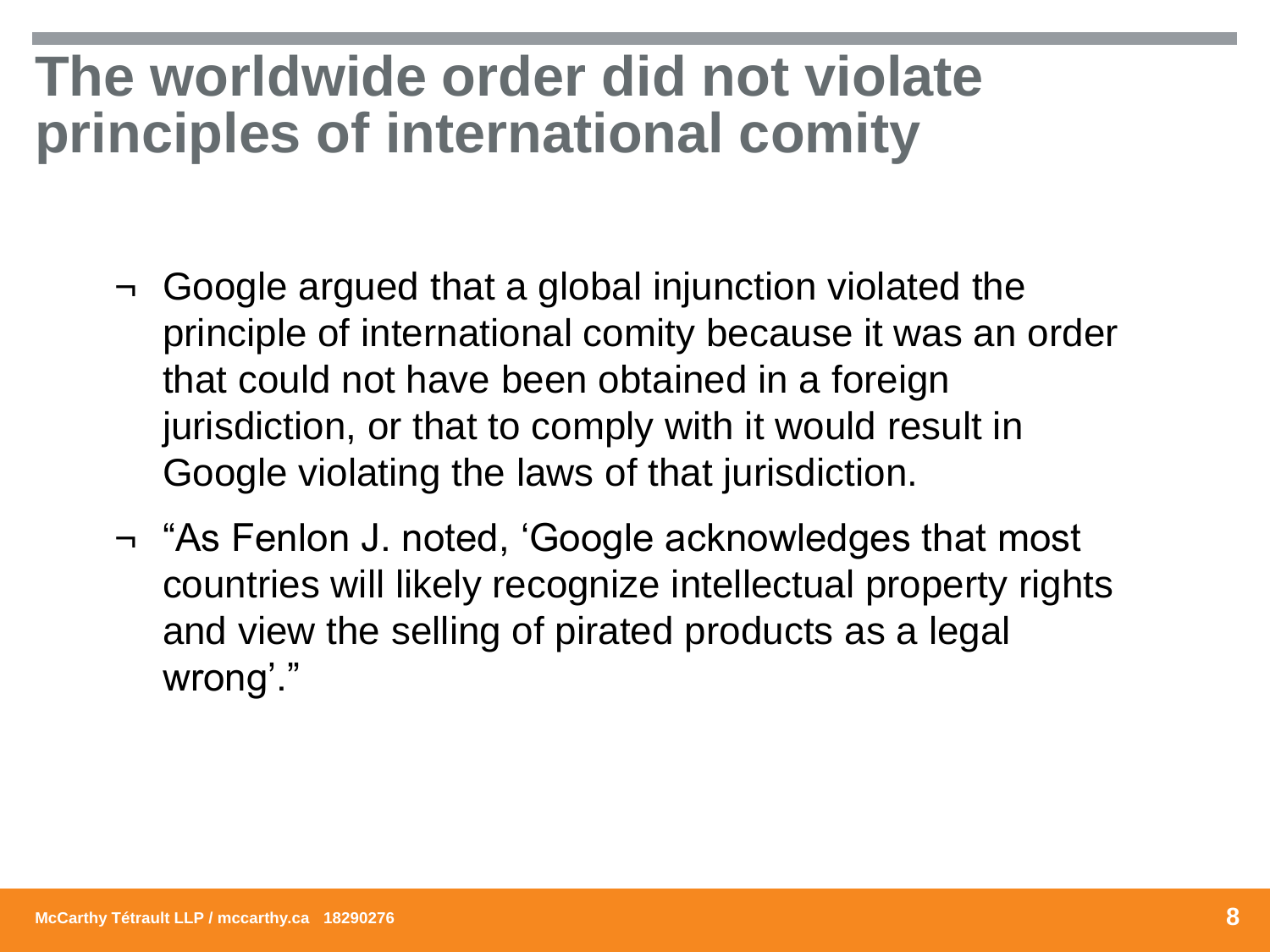## **The worldwide order did not violate freedom of speech rights**

- ¬ "And while it is always important to pay respectful attention to freedom of expression concerns, particularly when dealing with the core values of another country, I do not see freedom of expression issues being engaged… As Groberman J.A. concluded:
	- ¬ In the case before us, there is no realistic assertion that the judge's order will offend the sensibilities of any other nation. It has not been suggested that the order prohibiting the defendants from advertising wares that violate the intellectual property rights of the plaintiffs offends the core values of any nation. The order made against Google is a very limited ancillary order designed to ensure that the plaintiffs' core rights are respected.
	- ¬ . . . the order in this case is an interlocutory one, and one that can be varied by the court. In the unlikely event that any jurisdiction finds the order offensive to its core values, an application could be made to the court to modify the order so as to avoid the problem…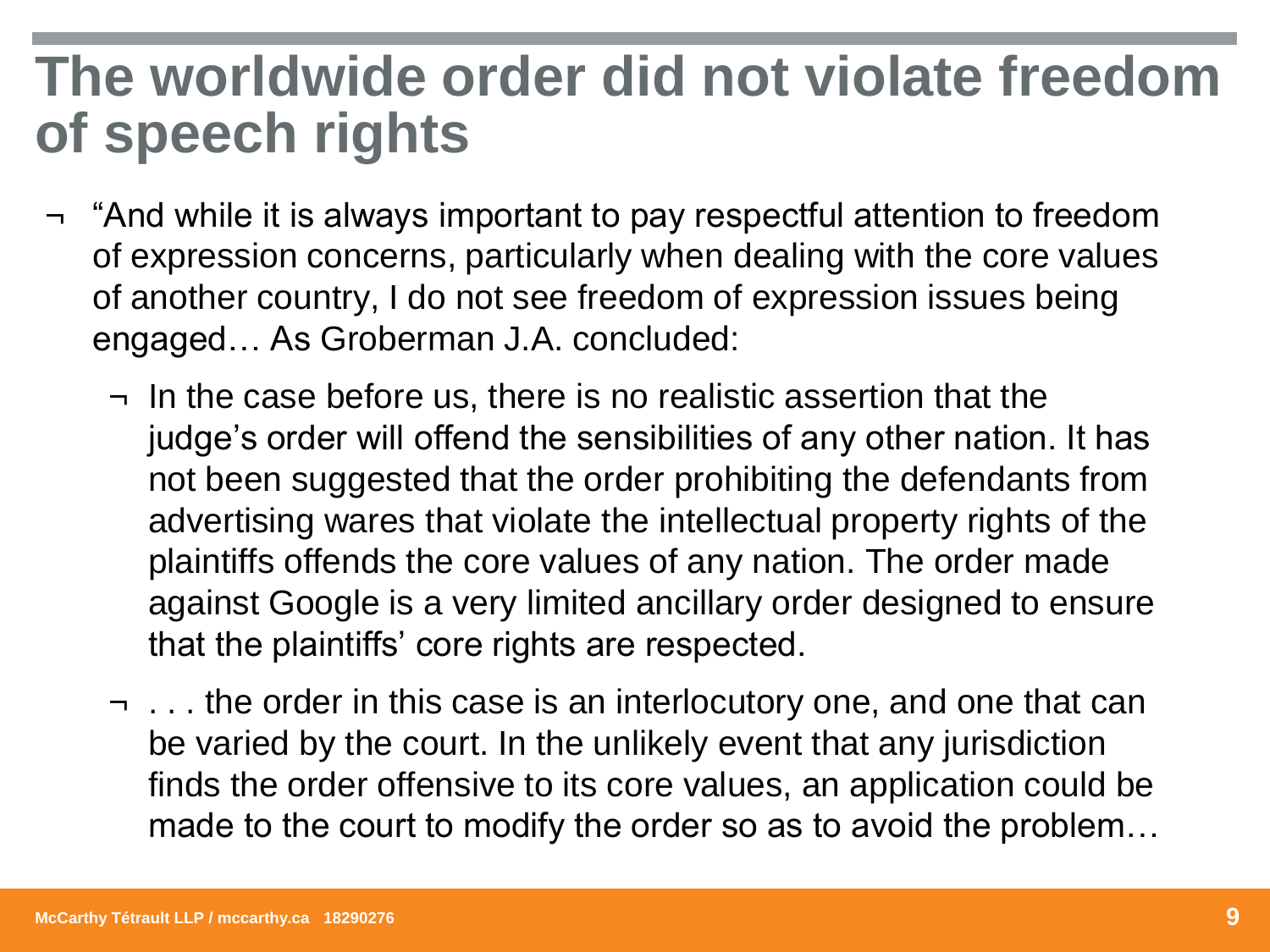## **The worldwide order did not violate freedom of speech rights**

- ¬ "In the absence of an evidentiary foundation, and given Google's right to seek a rectifying order, it hardly seems equitable to deny Equustek the extraterritorial scope it needs to make the remedy effective, or even to put the onus on it to demonstrate, country by country, where such an order is legally permissible. We are dealing with the Internet after all, and the balance of convenience test has to take full account of its inevitable extraterritorial reach when injunctive relief is being sought against an entity like Google.
- ¬ This is not an order to remove speech that, on its face, engages freedom of expression values, it is an order to deindex websites that are in violation of several court orders. We have not, to date, accepted that freedom of expression requires the facilitation of the unlawful sale of goods."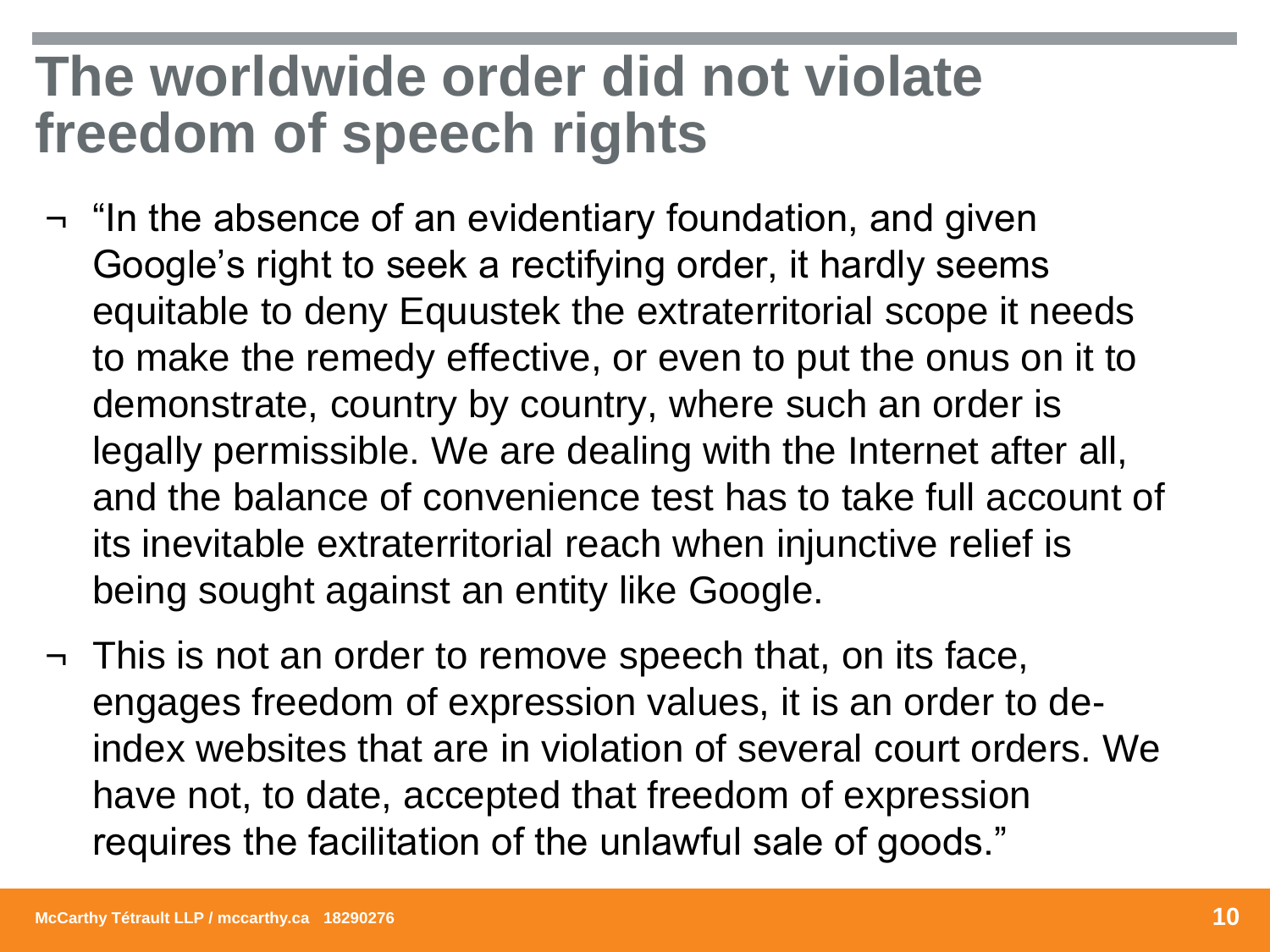## **The balance of convenience favoured making the order**

- Google did not suggest that it would be inconvenienced in any material way, or would incur any significant expense, in de-indexing the Datalink websites. It acknowledges, fairly, that it can, and often does, exactly what is being asked of it in this case, that is, alter search results. It does so to avoid generating links to child pornography and websites containing "hate speech". It also complies with notices it receives under the US Digital Millennium Copyright Act…to de-index content from its search results that allegedly infringes copyright, and removes websites that are subject to court orders…
- ¬ since the interlocutory injunction is the only effective way to mitigate the harm to Equustek pending the resolution of the underlying litigation, the only way, in fact, to preserve Equustek itself pending the resolution of the underlying litigation, and since any countervailing harm to Google is minimal to non-existent, the interlocutory injunction should be upheld."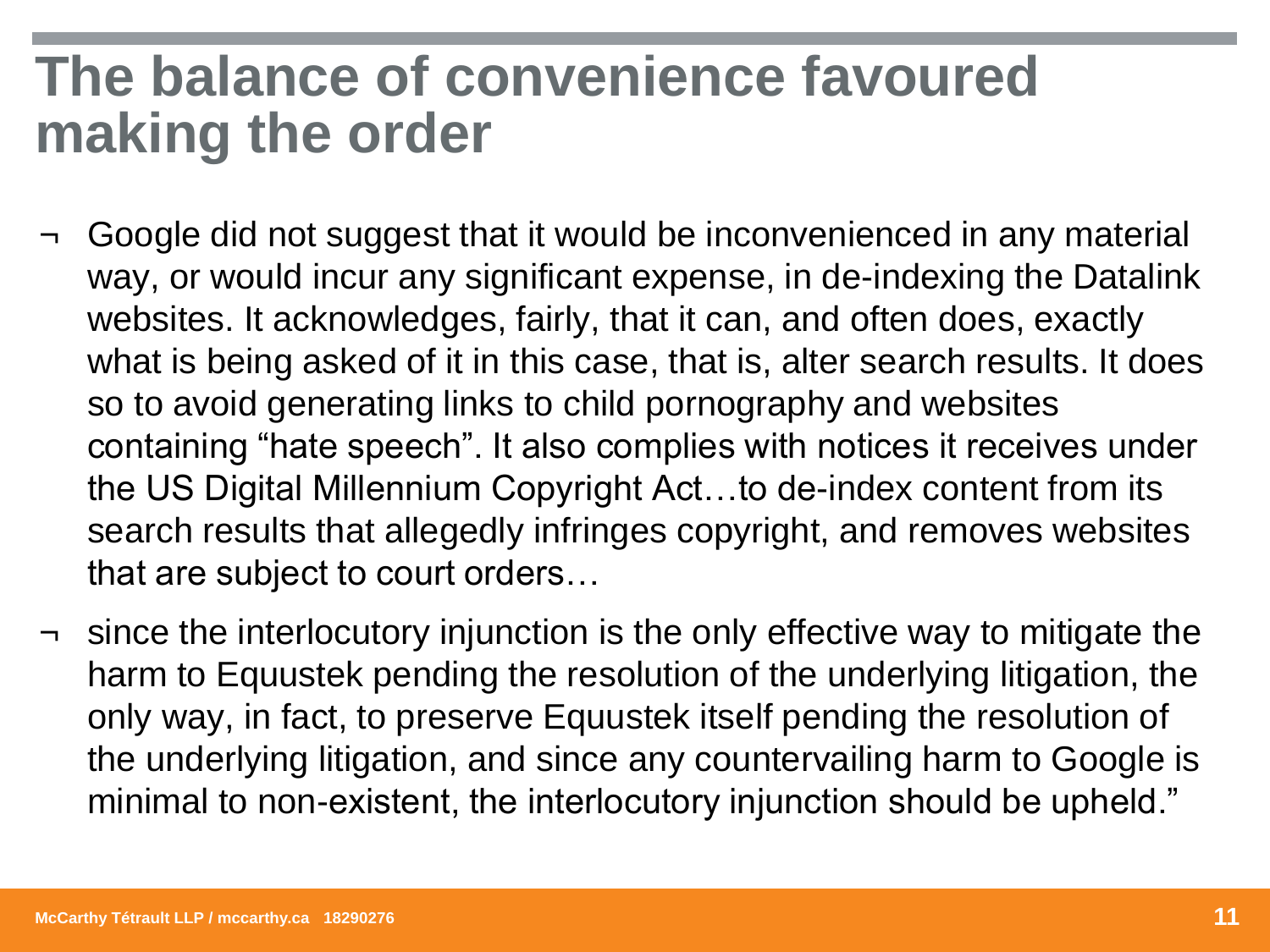# **Subsequent litigation**

*[Google LLC v. Equustek Solutions Inc](https://1.next.westlaw.com/Document/I3dc220b0c06211e7b38a81315a4346f0/View/FullText.html?originationContext=docHeader&contextData=(sc.Default)&transitionType=Document&needToInjectTerms=False&docSource=5e430172e7c84aed8e5988bdf409b409)*. 2017 WL 5000834 (Nov 2, 2017). California court issues order enjoining Equustek from enforcing order against Google because of Section 230 of *Communications Decency Act*.

*Equustek [Solutions Inc. v. Jack,](https://www.canlii.org/en/bc/bcsc/doc/2018/2018bcsc610/2018bcsc610.html?searchUrlHash=AAAAAQAIRXF1dXN0ZWsAAAAAAQ)* 2018 BCSC 610

"The effect of the U.S. order is that no action can be taken against Google to enforce the injunction in U.S. courts. That does not restrict the ability of this Court to protect the integrity of its own process through orders directed to parties over whom it has personal jurisdiction."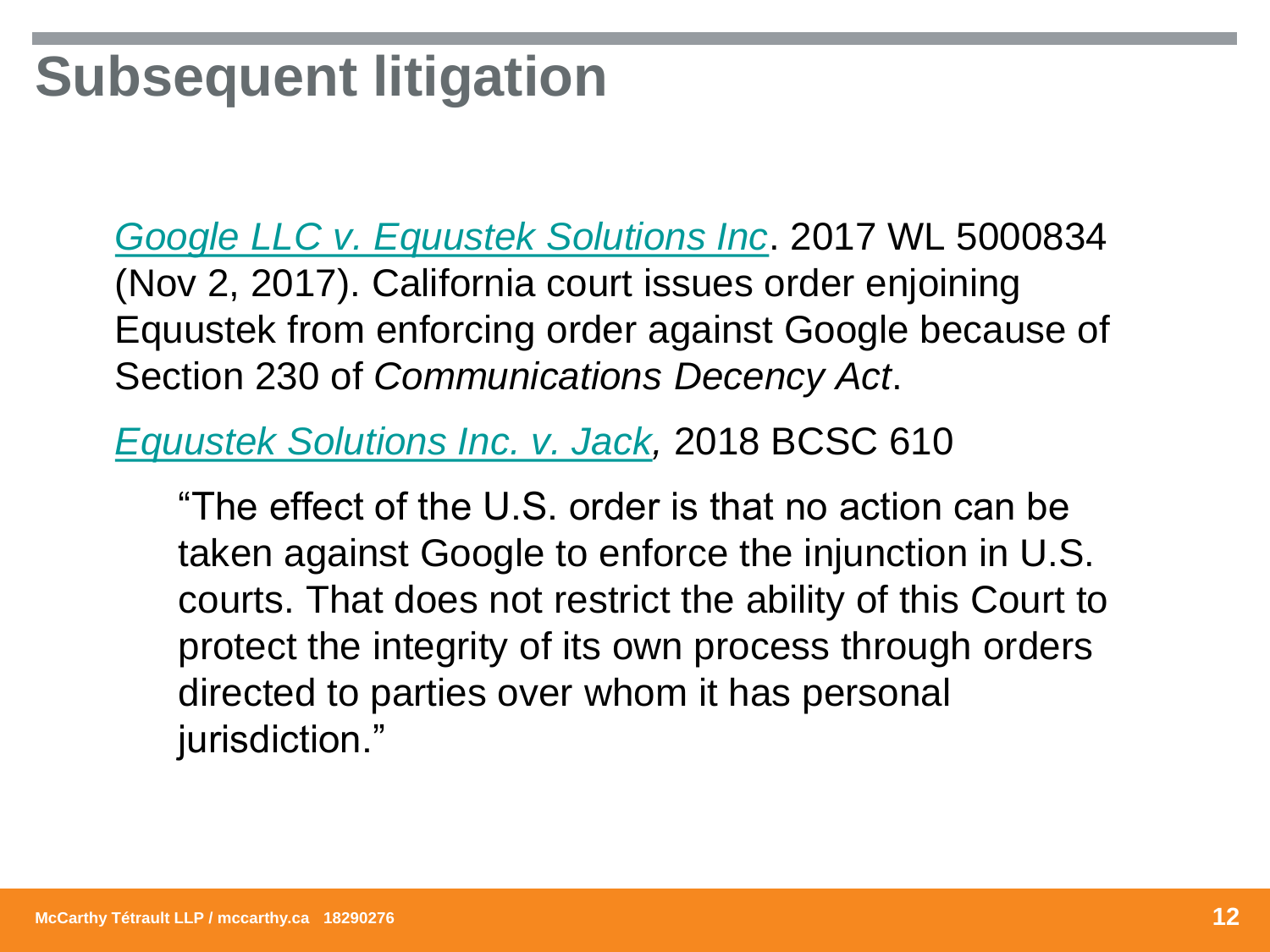## **Implications for copyright enforcement?**

- ¬ Equitable principles support de-indexing orders where search engines facilitate infringements.
- As copyright is territorial, would foreign claims be justiciable in a single jurisdiction? *[Lucasfilm Ltd & Ors](https://www.bailii.org/cgi-bin/format.cgi?doc=/uk/cases/UKSC/2011/39.html&query=(lucasfilm)) v Ainsworth & Anor* [2011] UKSC 39 (27 July 2011) "There are no issues of policy which militate against the enforcement of foreign copyright. States have an interest in the international recognition and enforcement of their copyrights, as the Berne Convention... shows…Nor is there any objection in principle to a restraint on acts in another country. Extra-territorial injunctions are commonly granted here against defendants subject to the in personam jurisdiction. The Court of Appeal also thought that it was relevant that there was no international regime for the mutual recognition of copyright jurisdiction and of copyright judgments, but this is no reason for the English court refusing to take jurisdiction over an English defendant in a claim for breach of foreign copyright."
- ¬ Types of cases for international enforcement?